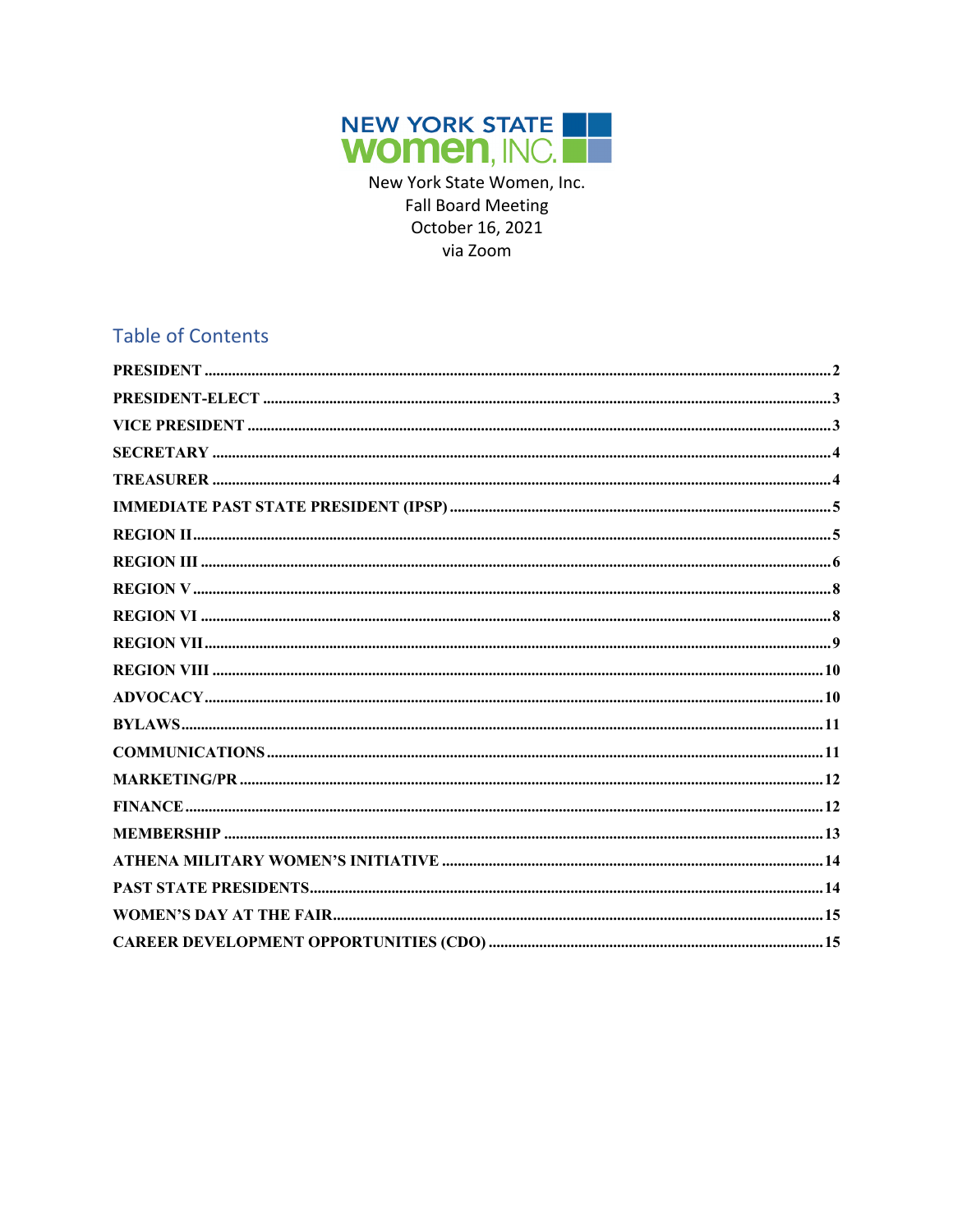#### **PRESIDENT**

| <b>Report Author</b>          | Jacquie Shellman                                                                                                                                                                                                                                                                                                                                                                                                                                                                                                                                                                                                                                                                                                                                                                            |
|-------------------------------|---------------------------------------------------------------------------------------------------------------------------------------------------------------------------------------------------------------------------------------------------------------------------------------------------------------------------------------------------------------------------------------------------------------------------------------------------------------------------------------------------------------------------------------------------------------------------------------------------------------------------------------------------------------------------------------------------------------------------------------------------------------------------------------------|
| Position / RD / Committee     | President                                                                                                                                                                                                                                                                                                                                                                                                                                                                                                                                                                                                                                                                                                                                                                                   |
| Goals                         | *Live and model our mission/vision<br>*Increase & retain membership by increasing our visibility &<br>relevancy of our organization<br>*Work through our strategic plan to develop action plans that<br>are doable and hold responsible players accountable.                                                                                                                                                                                                                                                                                                                                                                                                                                                                                                                                |
| <b>Actions Taken on Goals</b> | *Travel to local chapters & regions to install officers and<br>participate in community activity to tell our story.<br>*Working with an email burst tool, via the website, to<br>communicate with all MAL's.<br>*Zoomed with local chapter facing disbanding with resulting<br>positive turnaround. Plans are to Zoom with a few other local<br>chapters facing disbanding.<br>*Initiated Zoom meetings for Membership, Communications,<br>PR/Marketing; Personal, Professional Political Development,<br>and Advocacy Committees to present their plans per Strategic<br>Plan.<br>*Initiated Zoom meeting with RDs/ARDs to discuss Regional<br>Structure. Meeting held by President-Elect Janet Carey.<br>*All actions I've taken can be found in the EC minutes listed on<br>our website. |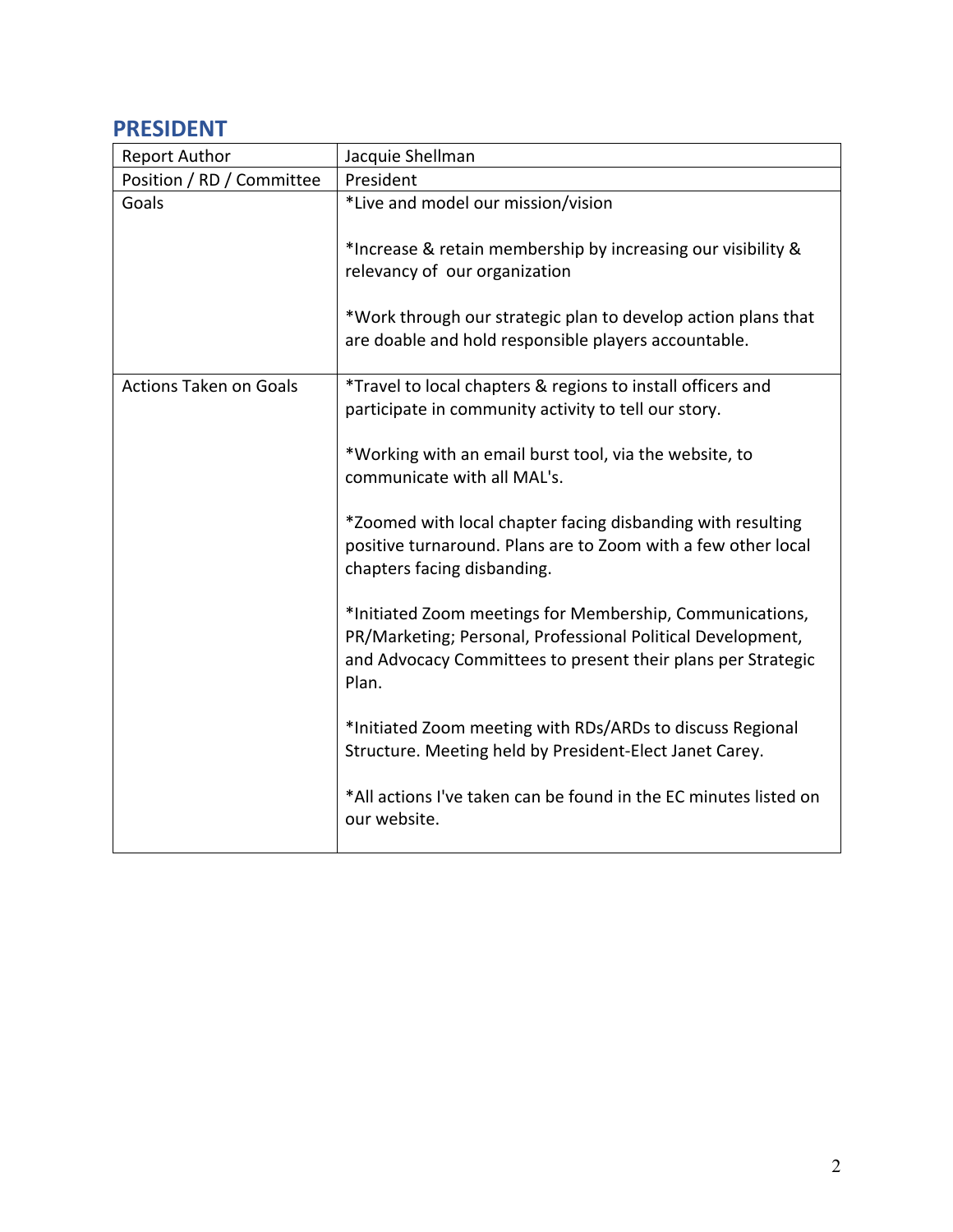### **PRESIDENT-ELECT**

| Janet Carey                                                                                                                                                                                                                                                                                                              |
|--------------------------------------------------------------------------------------------------------------------------------------------------------------------------------------------------------------------------------------------------------------------------------------------------------------------------|
| President-Elect                                                                                                                                                                                                                                                                                                          |
| Set up leadership and meetings for next year, serve as liaison                                                                                                                                                                                                                                                           |
| for the Region Directors and to support the President                                                                                                                                                                                                                                                                    |
| 1. Attended monthly EC meetings                                                                                                                                                                                                                                                                                          |
| 2. Communicated with and supported our President<br>3. Began work to select a venue for our Annual Conference<br>4. Held a zoom meeting of RD's and ARD's to analyze the<br>structure and organization of Regions for efficiency, economy,<br>and effectiveness. Quarterly zoom meetings for this group will<br>be held. |
| 5. Plans ongoing for the ensuing term of office as president.                                                                                                                                                                                                                                                            |
|                                                                                                                                                                                                                                                                                                                          |

#### **VICE PRESIDENT**

| <b>Report Author</b>          | Ala Ladd                                                                                                                           |
|-------------------------------|------------------------------------------------------------------------------------------------------------------------------------|
| Position / RD / Committee     | Vice President                                                                                                                     |
| Goals                         | <b>VP Report:</b>                                                                                                                  |
|                               | am to report on PPD and Advocacy.                                                                                                  |
|                               | Susan Bellor - Advocacy is trying to get feedback from our<br>NYSW gals at the November meeting to move forward with an<br>agenda. |
|                               | Robin Allen - PPD has not reported information to present.                                                                         |
| <b>Actions Taken on Goals</b> | Notes above                                                                                                                        |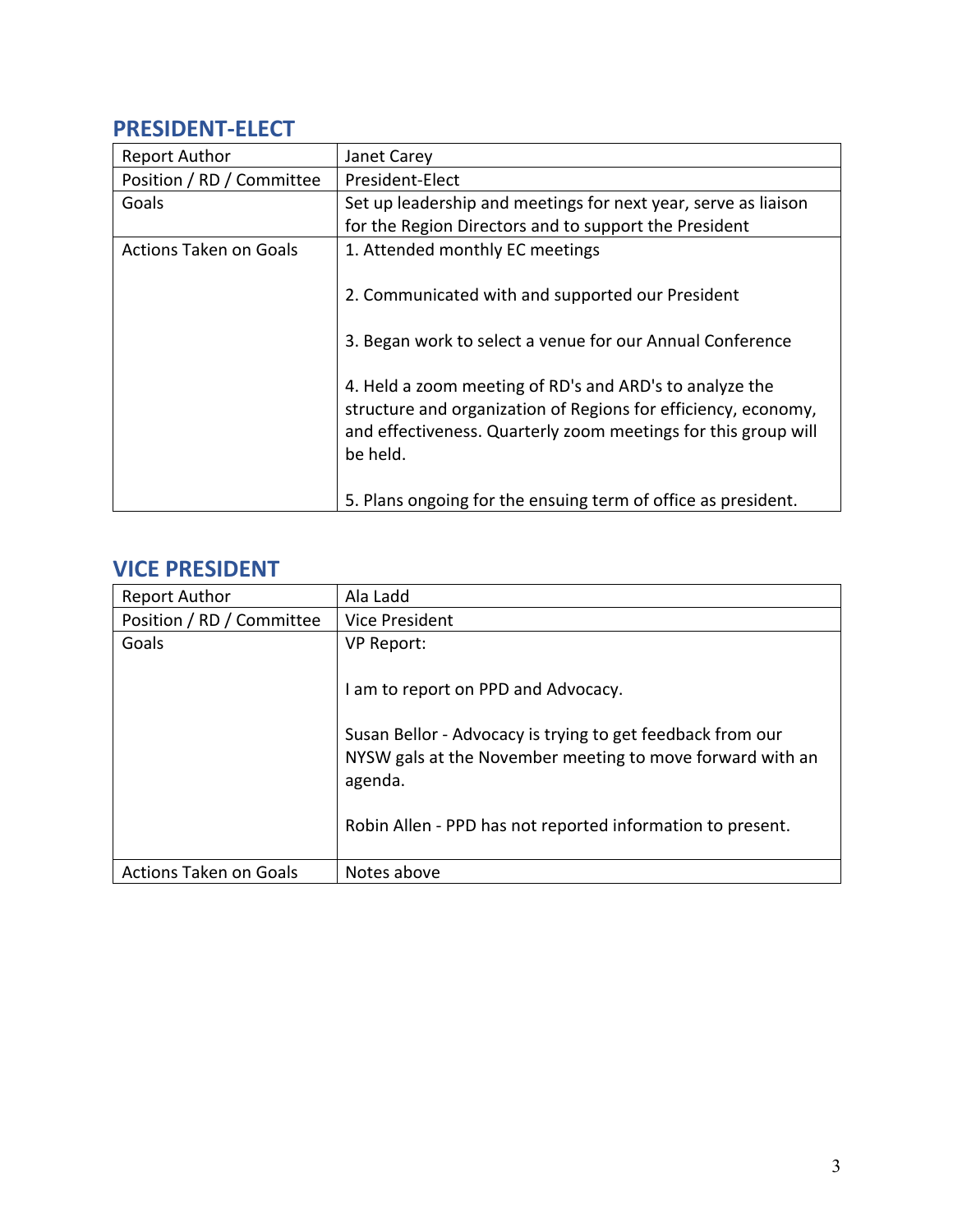### **SECRETARY**

| <b>Report Author</b>          | Jacquie Shellman for Mary Stelley                                                                                                                            |
|-------------------------------|--------------------------------------------------------------------------------------------------------------------------------------------------------------|
| Position / RD / Committee     | Secretary                                                                                                                                                    |
| Goals                         | Attend all required meetings; record all actions and minutes to                                                                                              |
|                               | accurately reflect the business of this organization                                                                                                         |
| <b>Actions Taken on Goals</b> | On September 11, 2021 Mary Stelley suffered a stroke. Up until<br>that date she had performed all duties required of the NYSWI<br>Recording Secretary.       |
|                               | An Interim Recording Secretary was appointed by President,<br>Jacquie Shellman. She appointed Denise Murphy, President of<br>the St. Lawrence local chapter. |

## **TREASURER**

| <b>Report Author</b>          | Patti Pollock                                                     |
|-------------------------------|-------------------------------------------------------------------|
| Position / RD / Committee     | Treasurer                                                         |
| Goals                         | 1. A direct and open line of communication between the state      |
|                               | treasurer and all chapter treasurers.                             |
|                               | 2. Have yearly audit of the books completed in a timely manner    |
|                               | 3. Open to travel across the state and do treasurer trainings for |
|                               | locals and or regions.                                            |
|                               | 4. Maintain transparency of the organization finances with all    |
|                               | of the membership.                                                |
| <b>Actions Taken on Goals</b> | 1. Did a treasurer training at annual conference in Waterloo,     |
|                               | and at Region 7 Fall meeting.                                     |
|                               | 2. The 20-21 books were audited in September by 2 members         |
|                               | of Yates County Women and no errors were found.                   |
|                               | 3 Liability insurance invoices were mailed early September and    |
|                               | I have received 2/3 of the chapters premium to date.              |
|                               | 4. Every month when local chapter dues are sent out to the        |
|                               | locals I also send an email to each treasurer that is receiving a |
|                               | check. This way if it is not received they can notify me          |
|                               | immediately and we can get it replaced. In addition I have        |
|                               | asked all treasurer to please deposit their checks in a more      |
|                               | timely manner so it lessens the amount of outstanding checks      |
|                               | and lessens the risk of them being lost.                          |
|                               | 5. President Jacquie has asked the members of the EC to submit    |
|                               | an article to the communicator and I will be submitting in        |
|                               | November.                                                         |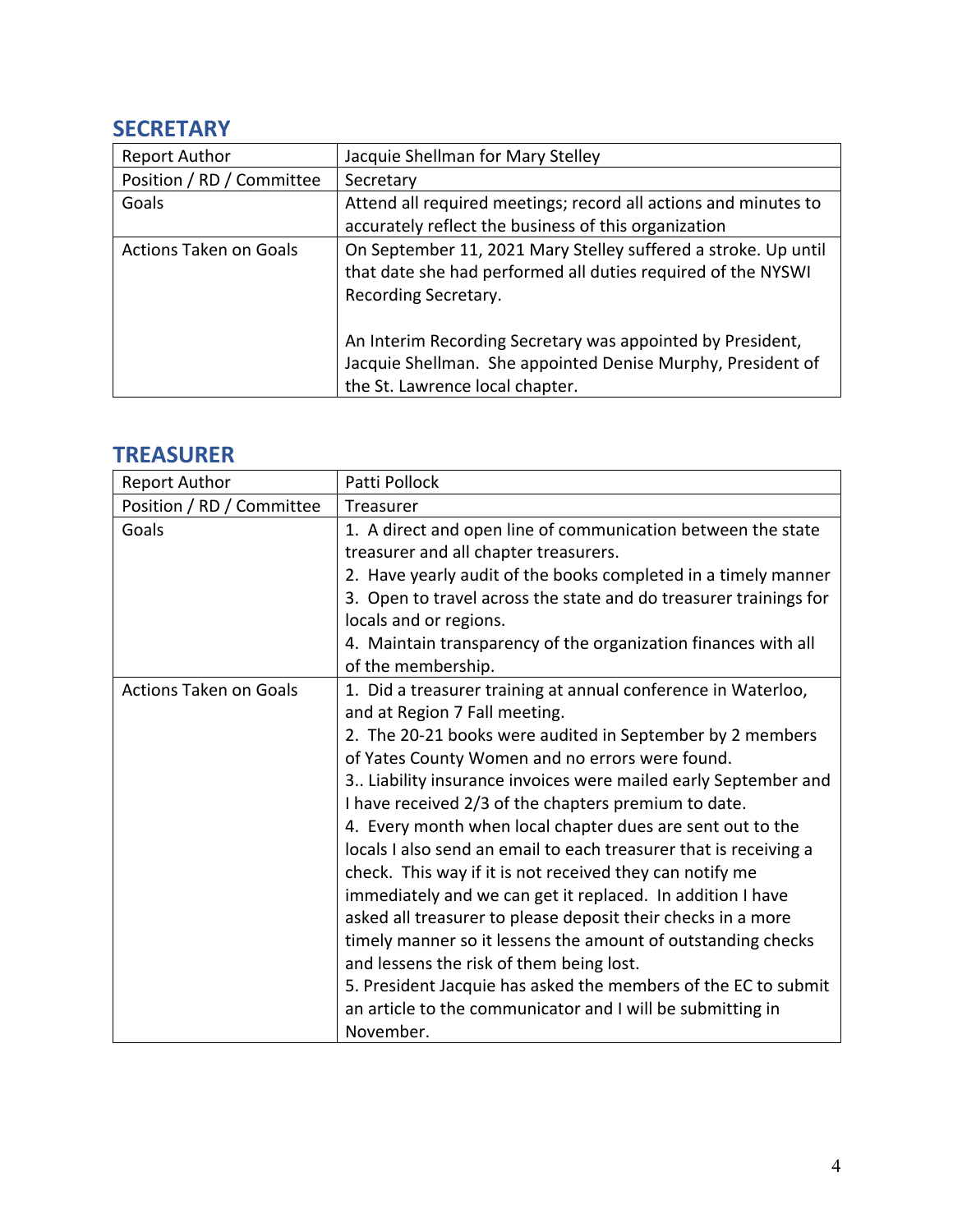| <b>Report Author</b>          | Robin Bridson                                                                                                                                                                                                                                                                                    |
|-------------------------------|--------------------------------------------------------------------------------------------------------------------------------------------------------------------------------------------------------------------------------------------------------------------------------------------------|
| Position / RD / Committee     | Immediate Past State President                                                                                                                                                                                                                                                                   |
| Goals                         | Be a resource for the current Board and all membership.                                                                                                                                                                                                                                          |
| <b>Actions Taken on Goals</b> | • Attend as many EC and local meetings as possible.<br>Worked one-on-one with two chapters on membership<br>$\bullet$<br>and marketing ideas.<br>• Provide support to EC and others to the best of my<br>ability.<br>Maintain a positive attitude which hopefully is<br>$\bullet$<br>contagious. |

## **IMMEDIATE PAST STATE PRESIDENT (IPSP)**

### **REGION II**

| <b>Report Author</b> | Elaine Croteau, Region Director                                  |
|----------------------|------------------------------------------------------------------|
| Report               | The Strategic Plan for 2021-2022 was introduced. Elaine          |
|                      | Croteau suggested focusing on our Legislative Platform since     |
|                      | the Equal Rights Amendment [ERA] timeframe is still a critical   |
|                      | issue at the Federal level. Discussion followed regarding the    |
|                      | recent email notification sent to NYSWI-Staten Island Chapter    |
|                      | membership requesting writing a letter to local Congressmen      |
|                      | and Senators. It was agreed that the ERA Initiative could be the |
|                      | focus of the Strategic Plan with a package of salient facts and  |
|                      | bullet points to be organized and shared with the other          |
|                      | Regional Directors.                                              |
|                      |                                                                  |
|                      | Elaine Croteau informed the Board that Nike is experiencing      |
|                      | some financial difficulties. State has asked each Region to      |
|                      | consider a donation.                                             |
|                      |                                                                  |
|                      | Region 2 consisting of the Richmond County and Staten Island     |
|                      | Chapters with a combined membership of 73 women made a           |
|                      | donation of \$365 NIKE. The Board agreed to support this State-  |
|                      | Wide Program.                                                    |
|                      |                                                                  |
|                      | The COVID19 Pandemic has proven to be difficult in getting       |
|                      |                                                                  |
|                      | members to attend Region Zoom meetings.                          |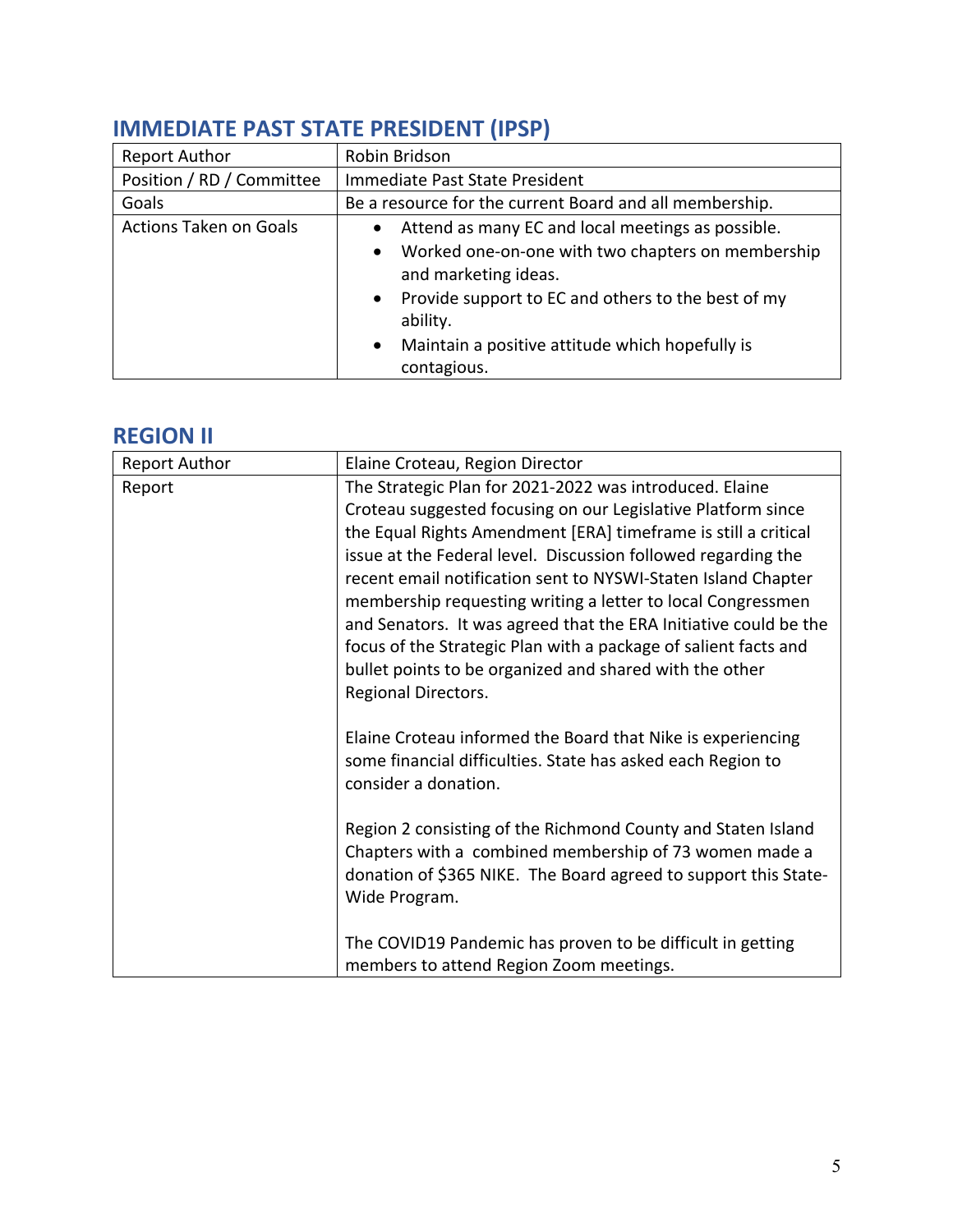# **REGION III**

| Submitted by           | Karin Pantel, Region Director                                                                                                                                                                                                                                                                                                                                                                                                                                                                                                                                                                                                                                    |
|------------------------|------------------------------------------------------------------------------------------------------------------------------------------------------------------------------------------------------------------------------------------------------------------------------------------------------------------------------------------------------------------------------------------------------------------------------------------------------------------------------------------------------------------------------------------------------------------------------------------------------------------------------------------------------------------|
| Professional Women of  | Annual Report from Professional Women of Sullivan County                                                                                                                                                                                                                                                                                                                                                                                                                                                                                                                                                                                                         |
| <b>Sullivan County</b> | Carena Collura President                                                                                                                                                                                                                                                                                                                                                                                                                                                                                                                                                                                                                                         |
|                        | Our chapter has been busy during the past year. With the<br>continuation of zoom for the first half of the year we reached<br>out for speakers to help motivate and encourage our members.<br>Our January (virtual) speaker, here in Sullivan County on a Safe<br>Harbour grant provided us information about human<br>trafficking, (we then made a connection between the speaker<br>and members of our county schools to develop and facilitate a<br>relationship so valuable during virtual learning) and then<br>provided insights and concerns for women who are serving or<br>have served in the military and the concerns that continue in<br>our county. |
|                        | Our February (virtual) speaker travels the world to Virtual and<br>Live events helping men and women, who struggle with their<br>digestive system, mental health challenges and are<br>understanding the direct correlation between a healthier<br>lifestyle without dieting, managing their stress level and living a<br>life they truly want. Our evening with the speaker was most<br>enjoyable. We read and examined food labels, learned of daily<br>food group needs, shortcuts to including them, and became<br>very enlightened.                                                                                                                         |
|                        | We sent members of our organization to the Spring Board<br>Meeting where our member Janet Carey was elected to<br>President Elect. We have also celebrated our member Karin<br>Pantel as the new Region 3 director.                                                                                                                                                                                                                                                                                                                                                                                                                                              |
|                        | We participated in the Annual WSUL Heart-a-Thon where we<br>raised \$500+ and were interviewed on the radio where we<br>shared information on both PWSC and NYSWInc.<br>Our first meeting in person was a walk along the new Rail Trail<br>system that has been opened up in Hurleyville, N.Y.<br>Since then we have decided to make Soy, our favorite<br>restaurant, our home base. Since meeting in person we have<br>continued our tradition of having member raffles to create<br>money for the chapter. Thank you, Amy, for the baked goods,<br>and for everyone who has donated goodies.                                                                   |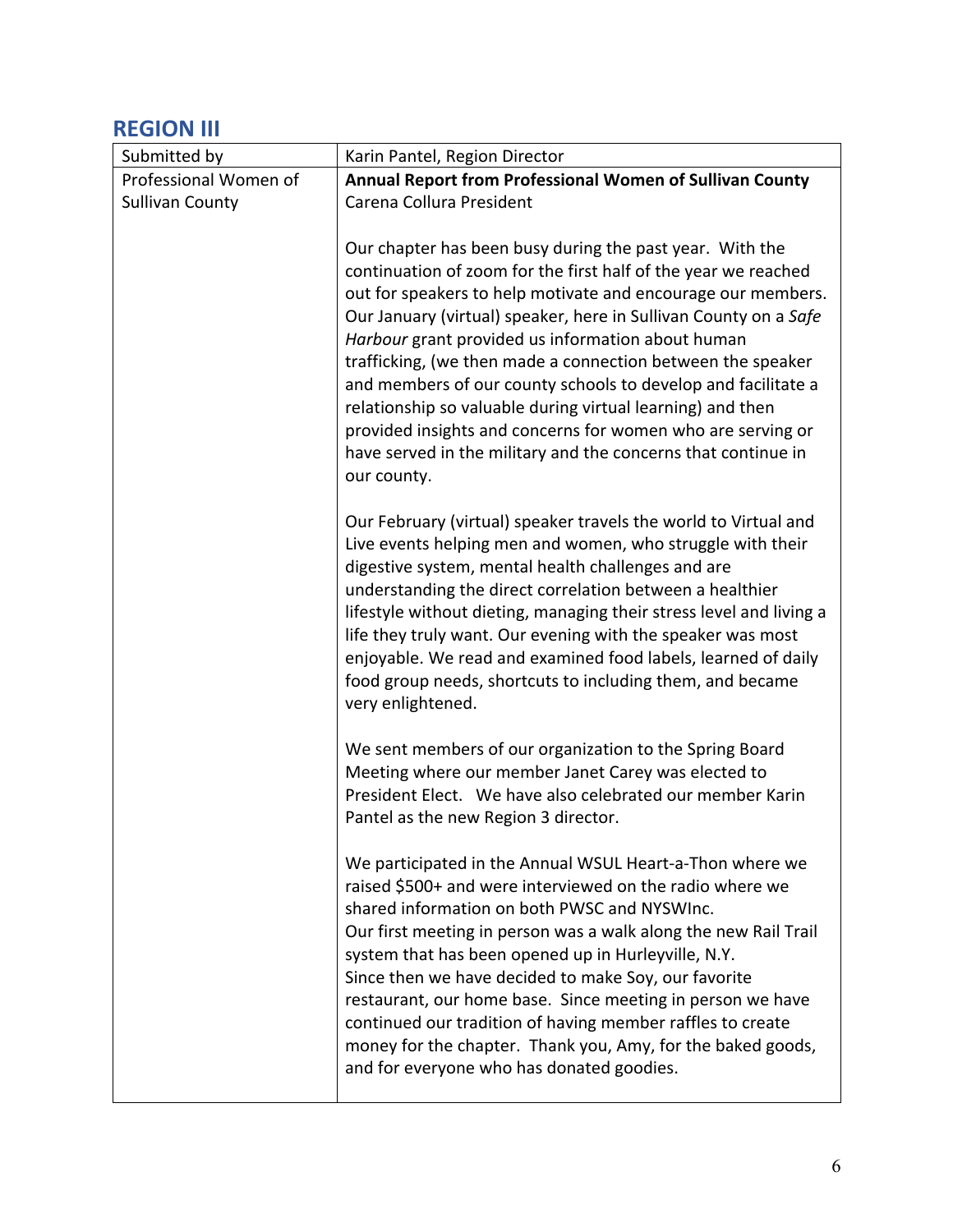|                                          | We attended the Bagelfest which is our community fair. We<br>met a lot of great people and were able to raise some money<br>for our scholarships by selling the donations made by our<br>members.<br>We are in the planning stages for a membership event. Thank<br>you, Deborah Francis, for all of your help in this endeavor. |
|------------------------------------------|----------------------------------------------------------------------------------------------------------------------------------------------------------------------------------------------------------------------------------------------------------------------------------------------------------------------------------|
| Capital Region Women's<br><b>Network</b> | Summary of the past year<br><b>Capital Region Women's Network</b><br>Sept 2020 - June 2021<br>Arlene Herzog                                                                                                                                                                                                                      |
|                                          | During the past year all our meetings were zoom meetings.<br>These zoom meetings were mostly to keep people connected as<br>we did not have any speakers attend.                                                                                                                                                                 |
|                                          | In September the scholarship committee reported that they<br>had awarded last years scholarship to Sara Arceneaux who is<br>attending Adirondack Community College taking a nursing<br>course and planning on graduating in May.                                                                                                 |
|                                          | In October a planned speaker could not participate so we took<br>this opportunity to discus what we would do for the holiday<br>season. We decided to donate some funds to the Regional<br>Food Bank.                                                                                                                            |
|                                          | In November we decided to also have members individually<br>combine their funds to make a donation to Catholic Charities to<br>help with their children and shelter programs.                                                                                                                                                    |
|                                          | December was just a social gab session on who is doing what<br>and how.                                                                                                                                                                                                                                                          |
|                                          | January it was decided to have a theme to the meeting and all<br>members were asked to give a report on a "woman in the news:<br>that they were impressed by.                                                                                                                                                                    |
|                                          | February as this theme seemed fun we continued it with<br>members reporting on a woman author they enjoyed and why.<br>March was meeting was postponed due to various<br>commitments by members.                                                                                                                                 |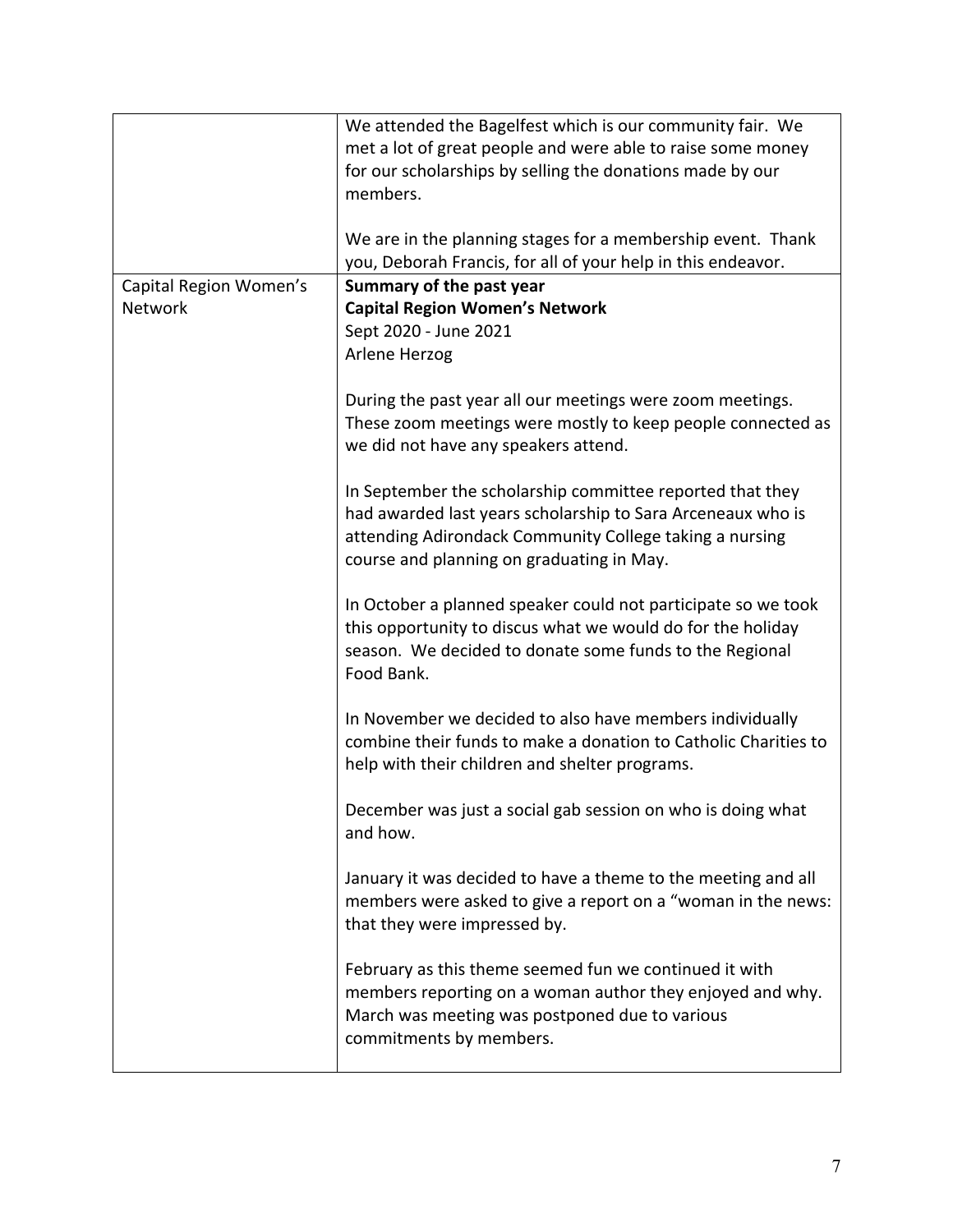| At the April meeting we started planning on where to have our<br>June picnic meeting, and to look for locations to hold meeting in<br>September when people can socialize better in person. |
|---------------------------------------------------------------------------------------------------------------------------------------------------------------------------------------------|
| May meeting was also cancelled due to many conflicts.                                                                                                                                       |
| June meeting was held at the Crossings, a Colonie public park,<br>and everyone just enjoyed being together in person.                                                                       |

## **REGION V**

| <b>Report Author</b>          | Helen Rico, Region Director, Region V                       |
|-------------------------------|-------------------------------------------------------------|
| Position / RD / Committee     | Pat Fanning ARD, Maureen Fogarty, Secretary, Denise Walker, |
|                               | Treasurer                                                   |
| Goals                         | To communicate with chapter presents and all members in     |
|                               | Region 5.                                                   |
|                               |                                                             |
|                               | To provide outreach to Region V Members at Large            |
| <b>Actions Taken on Goals</b> | Sent emails to all members.                                 |
|                               |                                                             |
|                               | Contacted MALs in Region V                                  |

# **REGION VI**

| <b>Report Author</b>          | Robin Allen, Region Director                                  |
|-------------------------------|---------------------------------------------------------------|
| Position / RD / Committee     | <b>ARD Heather Sodon</b>                                      |
| Goals                         | Heather and I would like to see the Region interact more with |
|                               | the 4 local chapters.                                         |
| <b>Actions Taken on Goals</b> | We've had virtual and live Region Meeting.                    |
|                               |                                                               |
|                               | Surveyed chapters on the strategic plan of regions.           |
|                               |                                                               |
|                               | We've participated in Region Strategic Planning Meetings.     |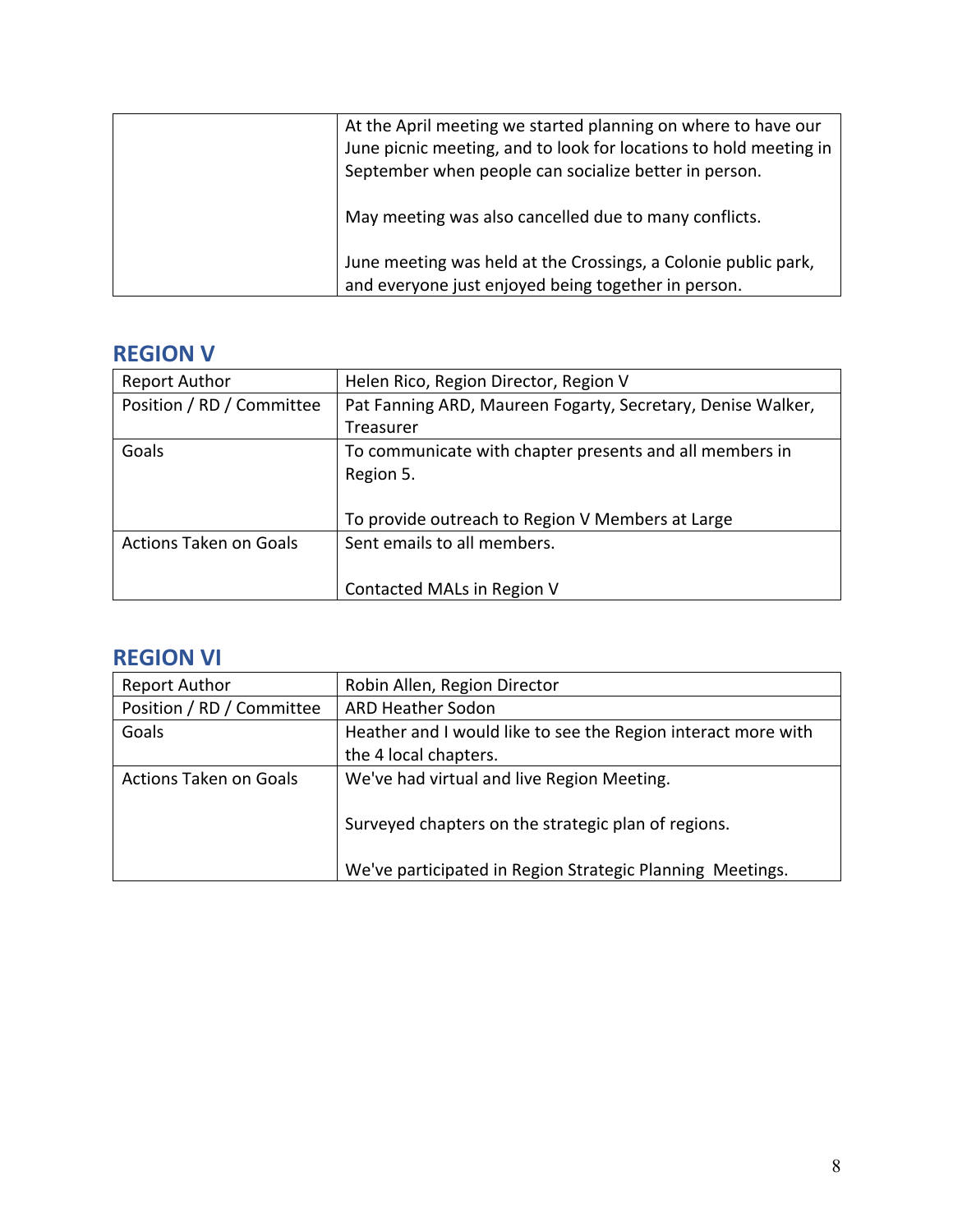### **REGION VII**

| <b>Report Author</b>      | Mary Ellen Morgan, Region Director                                  |
|---------------------------|---------------------------------------------------------------------|
| Position / RD / Committee | Sherayln Fox, ARD                                                   |
| Report                    | Region VII held their Fall Meeting on September 26, 2021, at        |
|                           | Lakeside Country Club in Penn Yan, New York:                        |
|                           | State News was presented by New York State Women, Inc.<br>$\bullet$ |
|                           | President, Jacquie Shellman.                                        |
|                           | State Treasurer Patti Pollack presented the new New York            |
|                           | State Women, Inc. Strategic Plan.                                   |
|                           | It was exciting to see all Presidents from our four Local           |
|                           | Chapters: Lake to Lake, Yates County Women, Steuben                 |
|                           | County Women and Professional Women of the Finger Lakes.            |
|                           | Region VII Career Award Advancement Chair Jacquie Shellman          |
|                           | provided information on the award. This year's winner was           |
|                           | Aysia Sands from Geneva, New York. She was submitted by             |
|                           | the Yates County Women chapter. Aysia is a teacher at the           |
|                           | Keuka Lake School in Penn Yan. She received \$500.00 award          |
|                           | from Region VII.                                                    |
|                           | We were very proud to have two members at large from our            |
|                           | Region with us.                                                     |
|                           | The group decided Nancy Taylor would remain Region VII              |
|                           | Treasurer until our Spring Meeting. Adriene Emmo will be the        |
|                           | second signature. Elsie Dedrick and Mary Ellen Morgan will          |
|                           | assist Nancy in getting records ready to turn over to the new       |
|                           | Treasurer in the spring.                                            |
|                           | Each chapter shared information about their groups.                 |
|                           | A group Brainstorming was done to get future ideas for              |
|                           | Region VII activities.                                              |
|                           | New York State Women, Inc. Treasurer Patti Pollack met with         |
|                           | the Treasurers while New York State Women, Inc. President           |
|                           | Jacquie Shellman met with the rest of the group to                  |
|                           | brainstorm membership ideas.                                        |
|                           | Region Director and Assistant Region Director challenged our        |
|                           | Region VII to be the best for New York State Women, Inc.            |
|                           | Officers are here to help.                                          |
|                           | Next Region VII Spring Meeting will be May 14, 2022. Lake to        |
|                           | Lake will host this event.                                          |
|                           |                                                                     |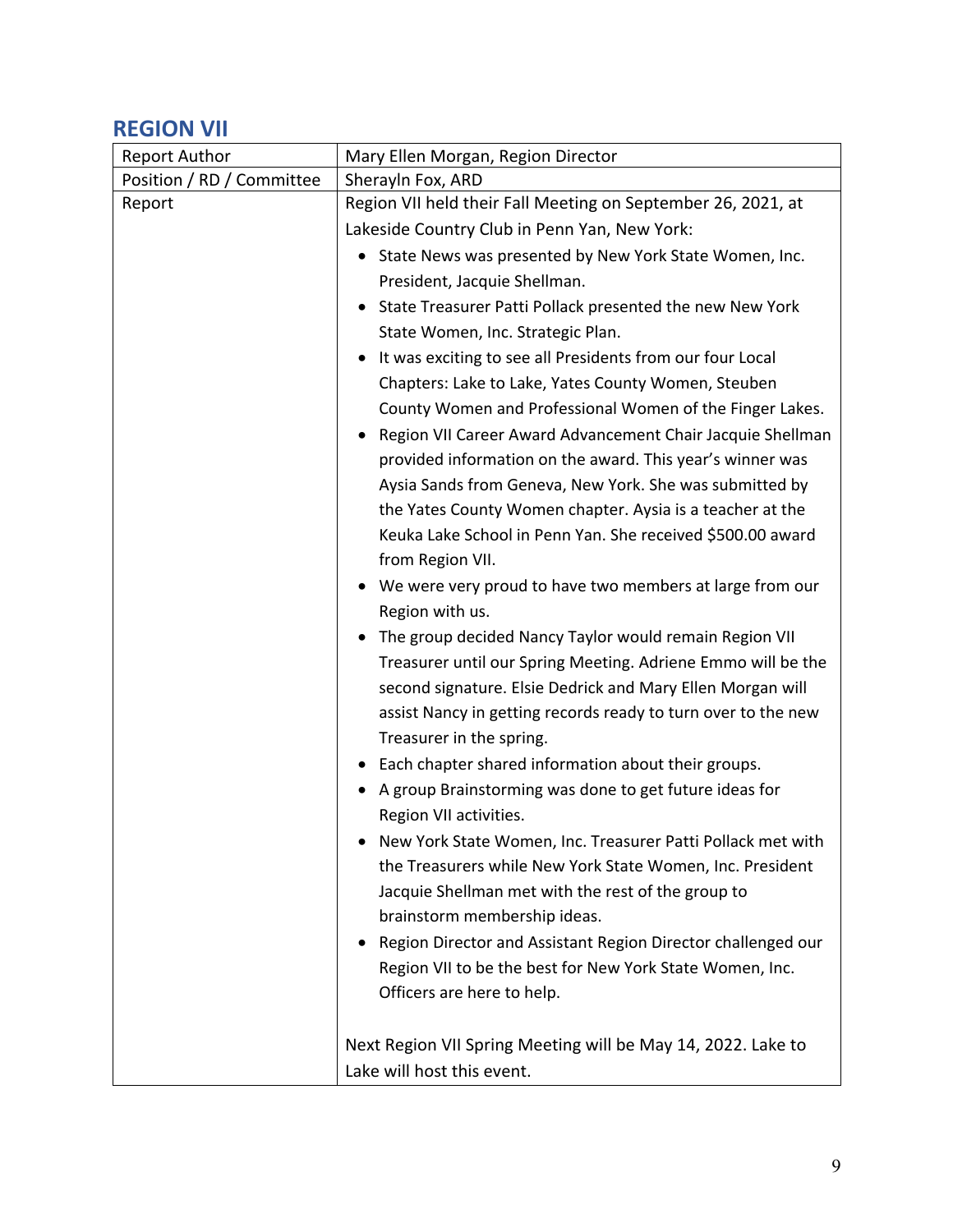### **REGION VIII**

| <b>Report Author</b>          | Ramona Gallagher, Region Director                                                                                                                                                                      |
|-------------------------------|--------------------------------------------------------------------------------------------------------------------------------------------------------------------------------------------------------|
| Position / RD / Committee     | ARD - Debby Finegan                                                                                                                                                                                    |
| Goals                         | Try to resurrect Region VIII, connect with chapters, listen to<br>their idea/challenges, meet with Region officers to set some<br>goals, etc.                                                          |
| <b>Actions Taken on Goals</b> | Have held a Region meeting via Zoom to catch up with chapter<br>presidents, appoint Region Treasurer and Secretary<br>Attended 2 chapter meetings to solicit concerns and to re-<br>establish contacts |
|                               | Met with J. Carey and other RDs via Zoom on 10/7/2021 to talk<br>about Region issues and strategic plan options                                                                                        |

#### **ADVOCACY**

| <b>Report Author</b>      | Sue Bellor, Chair                                                                                                                                 |
|---------------------------|---------------------------------------------------------------------------------------------------------------------------------------------------|
| Position / RD / Committee | Advocacy                                                                                                                                          |
| Goals/Plans               | 1. All members urged to continue to advocate against topic<br>last year: "Discriminating Against Women/Undervaluing<br>of Women in the Workforce" |
|                           | 2. Erica Leonard will speak on our "visibility" on relevant<br>issues.                                                                            |
|                           | 3. Marilyn Mannino will provide advice on "political<br>connections" for NYSW.                                                                    |
|                           | 4. Elaine Croteau will update and advise on ERA.                                                                                                  |
|                           | 5. Sue Bellor will highlight "How to Run for Office" with<br>possible related workshop at annual conference.                                      |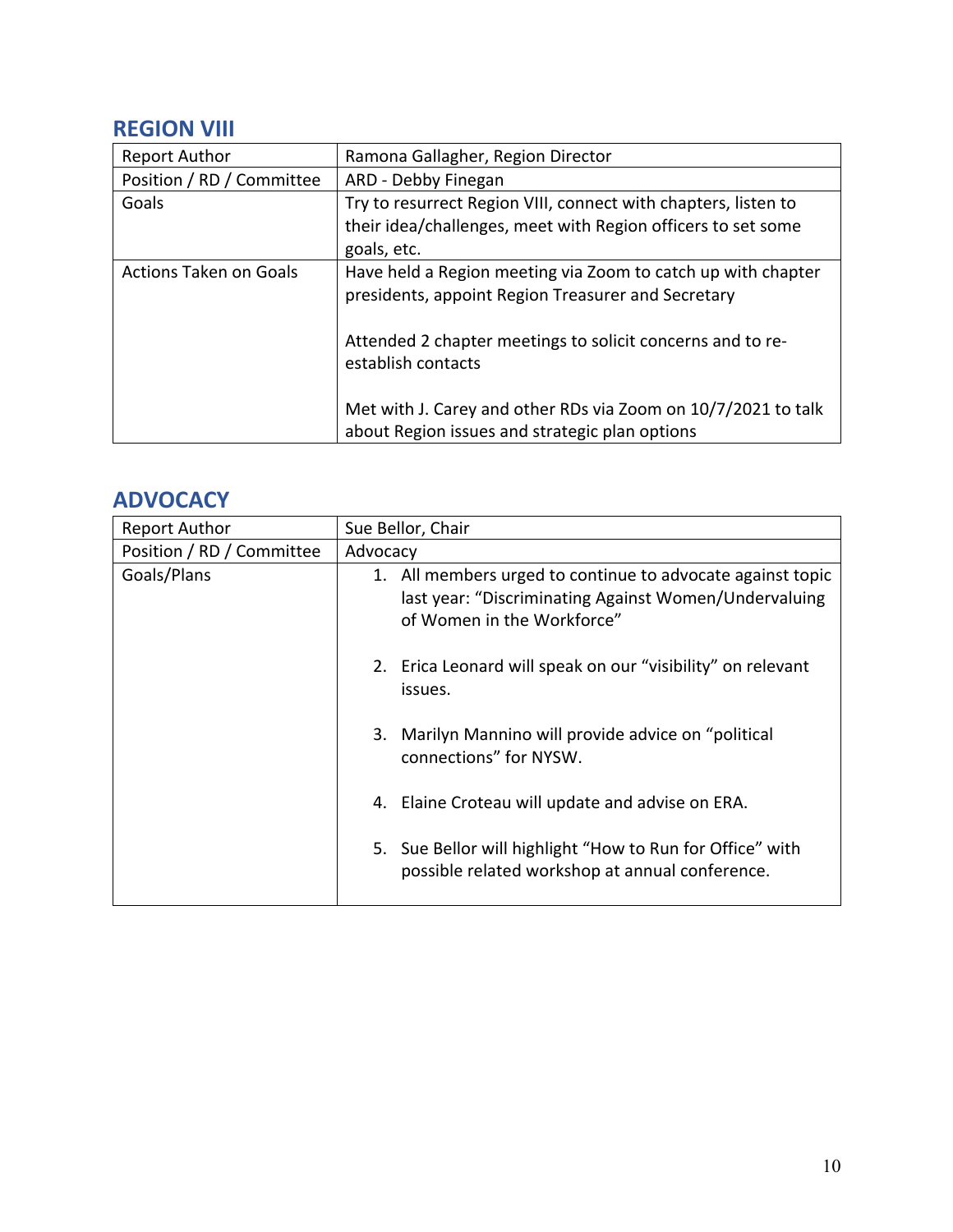#### **BYLAWS**

| <b>Report Author</b>          | Sue Mager, Chair                                                                                                                                                                                                                                                                                                                                                                                                                          |
|-------------------------------|-------------------------------------------------------------------------------------------------------------------------------------------------------------------------------------------------------------------------------------------------------------------------------------------------------------------------------------------------------------------------------------------------------------------------------------------|
| Position / RD / Committee     | <b>Bylaws</b>                                                                                                                                                                                                                                                                                                                                                                                                                             |
| Goals                         | Be a resource for Chapters/Regions who wish to submit Bylaw<br>change motions to the Bylaw committee for consideration at<br>the June 2022 Conference. Submissions should be submitted to<br>the Chair by January 15 <sup>th</sup> 2022 to be discussed /approved to<br>forward to the Annual Conference by the Board of Directors.<br>Update Chapter Bylaws to b accordance with the current NYS<br>Women Inc. Bylaws.                   |
| <b>Actions Taken on Goals</b> | No report                                                                                                                                                                                                                                                                                                                                                                                                                                 |
| <b>FUTURE PLANS</b>           | Request at the NYW Women Inc. Fall Board meeting that all NYS<br>Chapters mail or email a copy of their current bylaws to the<br>Chair for review and filing with NYS Women Inc. records. Please<br>send Bylaws and the Bylaws approval form found in the MOI<br>(Manual of Instruction) to Susan Mager, Bylaws Chair by<br>January 15h, 2022. Email: LBer633655@aol.com or mail to:<br>3406 McKinley Pkwy, Apt. C-11, Blasdell, NY 14219 |

### **COMMUNICATIONS**

| <b>Report Author</b>          | Linda Przepasniak, Communications Chair                                                                                                                                                                                                                                                                                                                                                                                                                                                       |
|-------------------------------|-----------------------------------------------------------------------------------------------------------------------------------------------------------------------------------------------------------------------------------------------------------------------------------------------------------------------------------------------------------------------------------------------------------------------------------------------------------------------------------------------|
| Position / RD / Committee     | Committee: Joyce DeLong, Katherine Smith, Susan Mager,<br>Renee Cerullo, Lisa Zawotny                                                                                                                                                                                                                                                                                                                                                                                                         |
| Goals                         | Facilitate social media marketing opportunities monthly.<br>Review and update the NYS Women, Inc. marketing<br>plan.<br>Develop state strategies for chapters to use (PR and<br>$\bullet$<br>media packets, news releases, etc.)<br>Improve visibility via increased media coverage,<br>recognition of activities and of NYS Women, Inc.<br>message. Expand networking/coalition building with like-<br>minded groups. Protect logo (review use for uniformity<br>on all products/materials.) |
| <b>Actions Taken on Goals</b> | 1. Communicators issued for months of July, August,<br>September and October 2021;<br>2. Fall issue of NIKE completed;<br>3. Participated in Strategic Plan Zoom session on August 11<br>with the Membership Committee to discuss action steps; will<br>coordinate activities;                                                                                                                                                                                                                |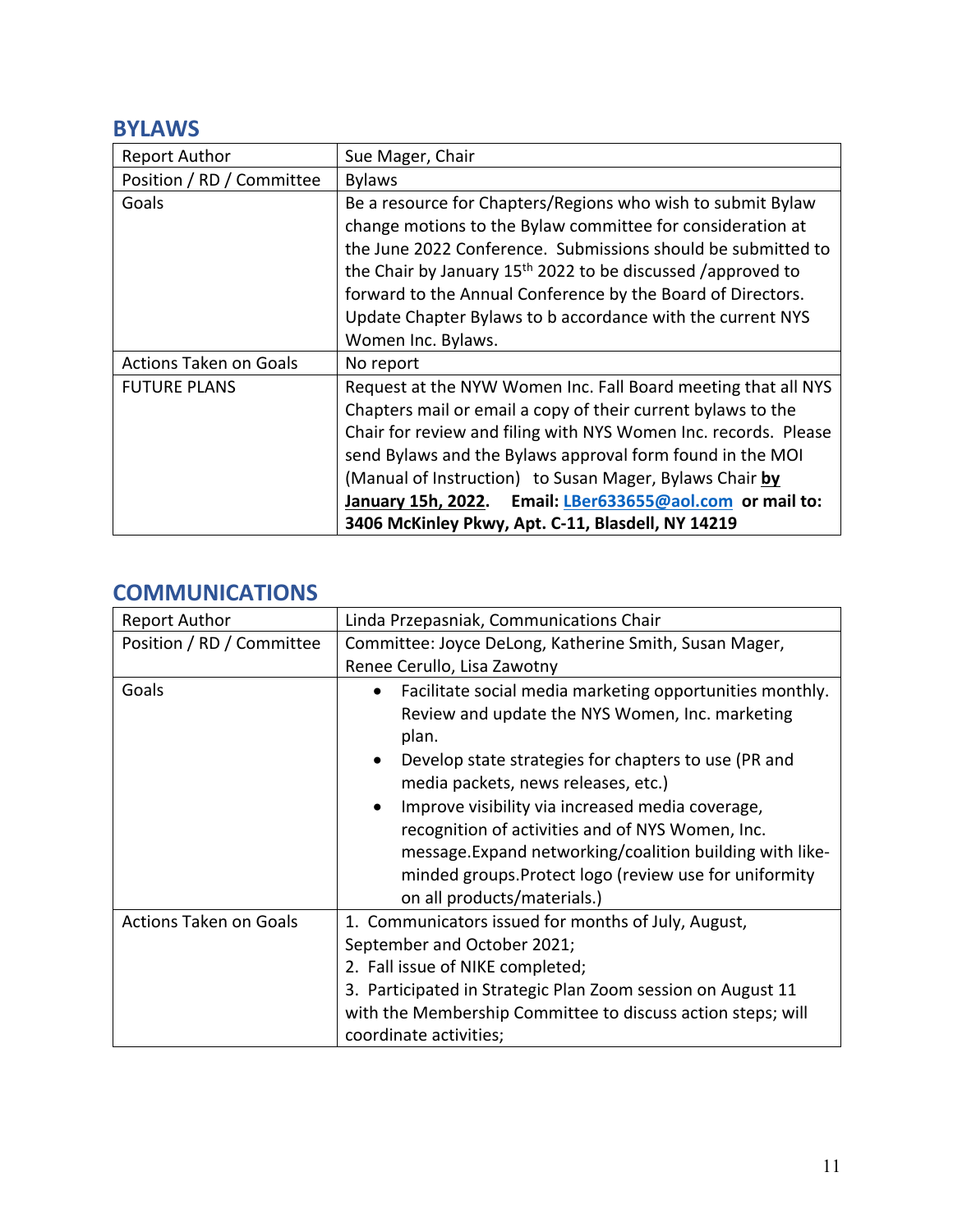## **MARKETING/PR**

| <b>Report Author</b>          | Robin Bridson, Chair                                                                                                                                                                                                                                                                                                                                                                                                                                                                                                                                 |
|-------------------------------|------------------------------------------------------------------------------------------------------------------------------------------------------------------------------------------------------------------------------------------------------------------------------------------------------------------------------------------------------------------------------------------------------------------------------------------------------------------------------------------------------------------------------------------------------|
| Position / RD / Committee     | Marketing/PR – Sub Committee of Communication                                                                                                                                                                                                                                                                                                                                                                                                                                                                                                        |
|                               | Committee: Renee Cerullo, Lisa Zawrotny, Linda Przepasniak                                                                                                                                                                                                                                                                                                                                                                                                                                                                                           |
| Goals                         | Working with Communication and Membership to update<br>marketing materials and provide additional resources for locals<br>and members.                                                                                                                                                                                                                                                                                                                                                                                                               |
| <b>Actions Taken on Goals</b> | We had a Zoom planning meeting and brainstormed<br>ideas.<br>A "Cafeteria Plan" of best practices is being compiled for<br>locals and regions to pick from to see what might work<br>in their area.<br>• A "Scavenger Hunt" for the website is being created to<br>have a contest for members, locals, and/or regions to<br>get to know the resources of the website and spark<br>excitement.<br>A PR package was won by Robin Bridson while attending<br>a PR workshop delivered by Tracy Higginbotham<br>(Women TIES) that she will use for NYSWI. |

#### **FINANCE**

| <b>Report Author</b>          | Ruthann Rocque, Chair                                        |
|-------------------------------|--------------------------------------------------------------|
| Position / RD / Committee     | Committee to be determined - working with Janet on adding    |
|                               | team members                                                 |
| Goals                         | Review financials quarterly                                  |
|                               |                                                              |
|                               | Work with Patti as needed                                    |
|                               |                                                              |
|                               | Conduct audit (THANK YOU Mary Ellen and her team for doing!) |
|                               |                                                              |
|                               | Prepare budget for 2022-2023                                 |
|                               |                                                              |
| <b>Actions Taken on Goals</b> | Mary Ellen and team did audit in Sept                        |
|                               |                                                              |
|                               | Have reviewed first quarter financials and bank statements.  |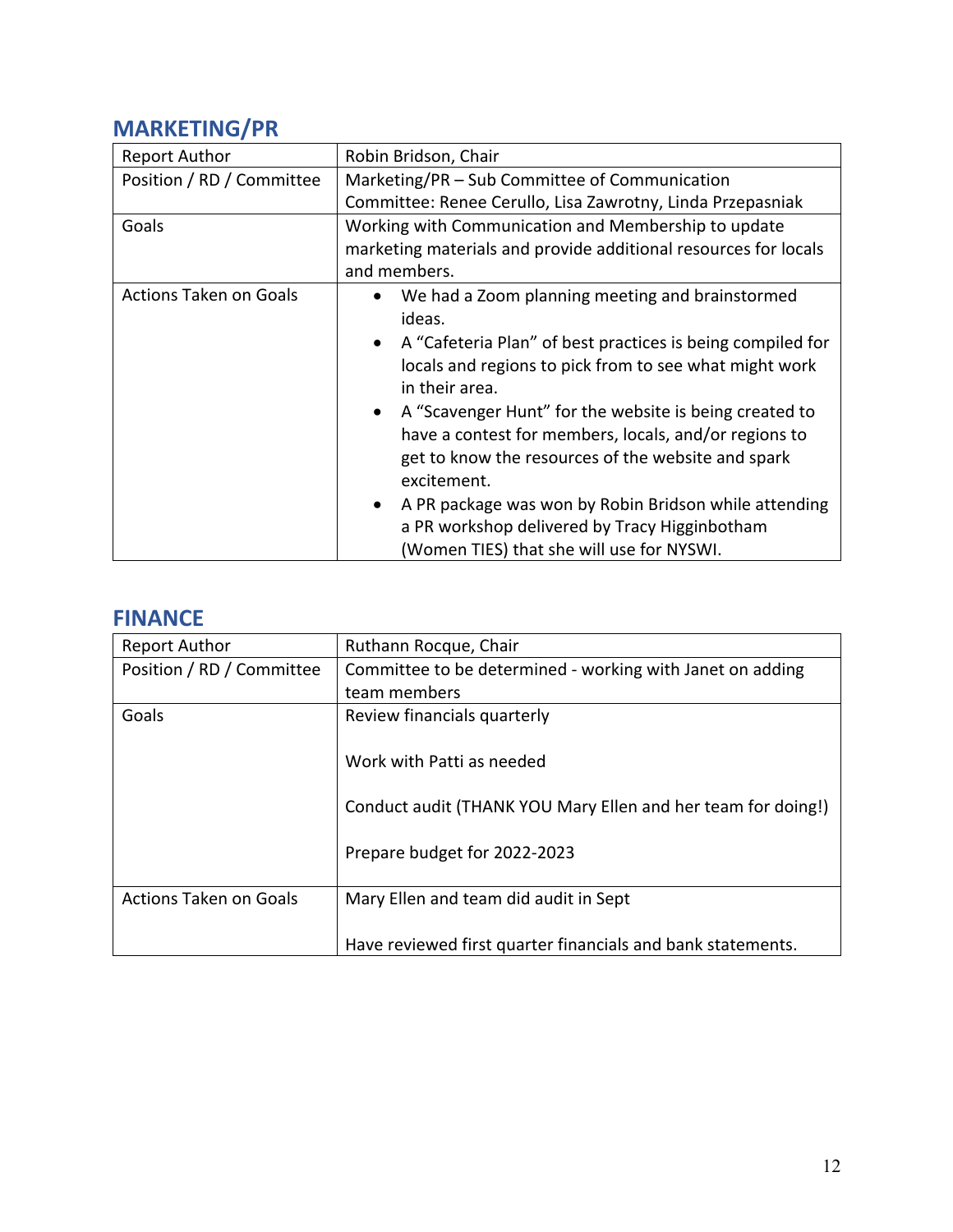#### **MEMBERSHIP**

| <b>Report Author</b>          | Renee Cerullo, Membership Chair                                                                                                                                                                                                                                                                                                                                                                                                                                                                                                                                                                                                                                                                                                                                 |
|-------------------------------|-----------------------------------------------------------------------------------------------------------------------------------------------------------------------------------------------------------------------------------------------------------------------------------------------------------------------------------------------------------------------------------------------------------------------------------------------------------------------------------------------------------------------------------------------------------------------------------------------------------------------------------------------------------------------------------------------------------------------------------------------------------------|
| Position / RD / Committee     | Vice Chair, Robin Bridson                                                                                                                                                                                                                                                                                                                                                                                                                                                                                                                                                                                                                                                                                                                                       |
| Goals                         | We currently have 310 members as of 10/10/2021. We have 55<br>lapsed members. Since the start of COVID we have steadily lost<br>members and not gained many new members. Our organization<br>needs to pivot and really prove our relevance in order to gain<br>new members. We have a good deal of chapters with 7-8<br>members.                                                                                                                                                                                                                                                                                                                                                                                                                                |
| <b>Actions Taken on Goals</b> | 716 Chapter (Clarence) = $9$<br><b>Buffalo Niagara Chapter = 33</b><br>Capital Region Womens Network = 6<br>Chadwick Bay = $12$<br>$CNY Chapter = 11$<br>Greater Binghamton Chapter = 12<br>Lake to Lake Women = 11<br>Lakeshore Chapter = 7<br>Member at Large = 14<br>Mohawk Valley Chapter = 8<br>Professional Business Women of Rome = 16<br>Professional Women of Sullivan County = 15<br>Professional Women of the Finger Lakes = 12<br><b>Richmond County Chapter = 8</b><br>Southern Finger Lakes Women = 0<br>St. Lawrence Chapter = $7$<br>Staten Island Chapter = 55<br>Steuben County Women = 7<br>Susquehanna Chapter = 13<br>Town & Country = $1$<br>Tri-County = 12<br>Walton Chapter = 21<br>Westchester Chapter = 7<br>Yates County Women = 13 |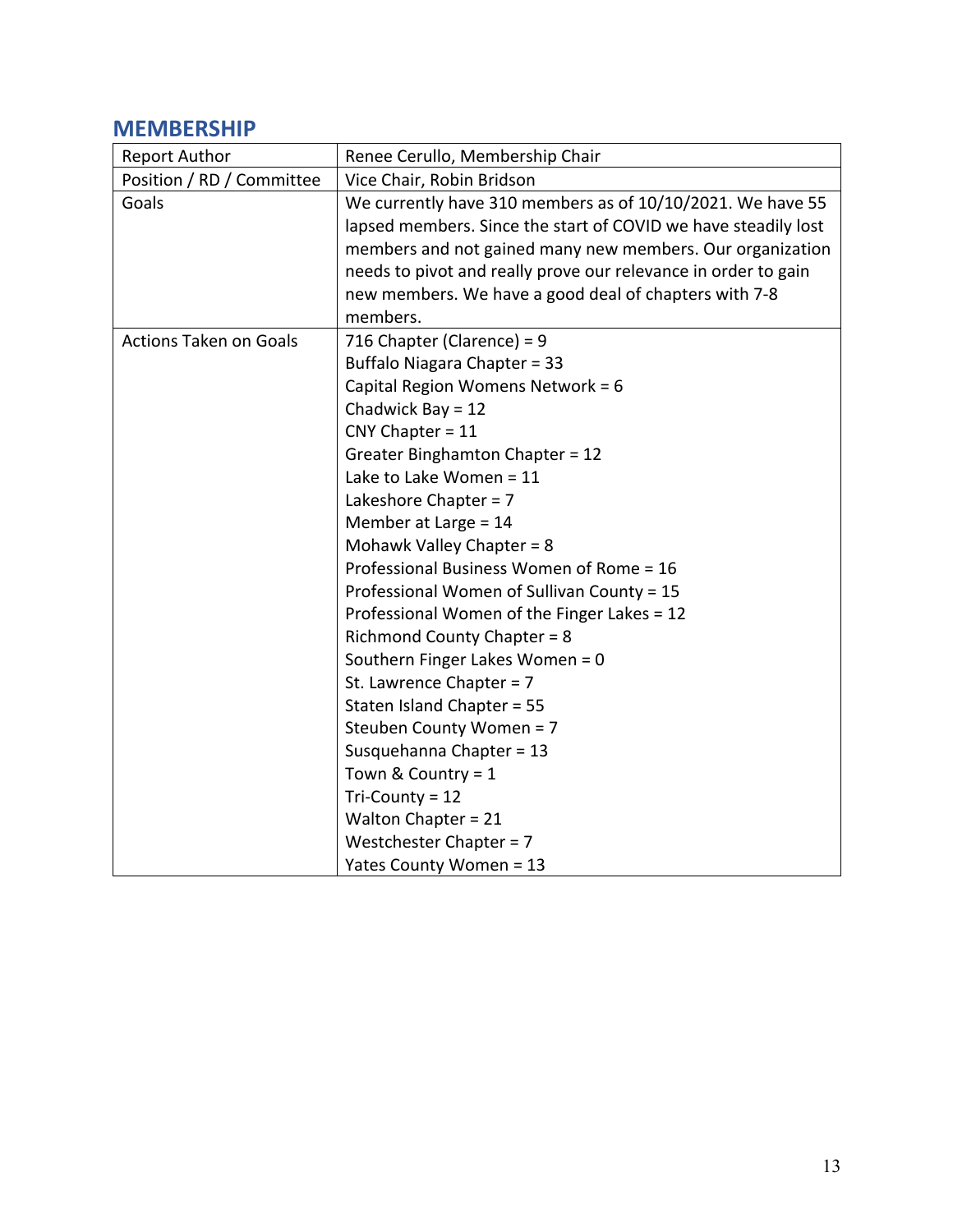| <b>Report Author</b>          | Sue Mager, Chair                                                                                                                                                                                                                                                                                                                                                                                                                                                                                                                                                       |
|-------------------------------|------------------------------------------------------------------------------------------------------------------------------------------------------------------------------------------------------------------------------------------------------------------------------------------------------------------------------------------------------------------------------------------------------------------------------------------------------------------------------------------------------------------------------------------------------------------------|
| Position / RD / Committee     | Athena Military Women's Initiative (PPD Subcommittee)                                                                                                                                                                                                                                                                                                                                                                                                                                                                                                                  |
| Goals                         | Spread the word to Chapters & Regions on NYSW Inc. on how<br>we are a resource to help female veterans transition to civilian<br>life. Additionally, we can help find ways to assist any and all                                                                                                                                                                                                                                                                                                                                                                       |
|                               | women, who have served, in whatever ways we can.                                                                                                                                                                                                                                                                                                                                                                                                                                                                                                                       |
| <b>Actions Taken on Goals</b> | Fall Board Presentation: The pandemic halted fundraising by<br>the Veteran's & Community Housing Coalition in the Capitol<br>region to create a women and children only shelter for female<br>veterans. Michelle Viola-Straight will make a short presentation<br>at the Fall Board meeting (Sat. Oct. 16 <sup>th</sup> via zoom) and update<br>us on "Foreverly House". It's been a long time coming in<br>disbursing \$100.00 raised several years ago for the Athena<br>Military Women's Initiative, glad to say "the check is in the<br>mail" for Foreverly House. |
|                               | <b>BNC celebrates Veteran's Day</b> with a "tail wagging" initiative to<br>support a local female veteran and help feed her service dog.<br>The Chapter is raising funds to purchase Chewey.com gift cards<br>for the veteran's dog, Bolt. Seems her German Shepard got<br>"fluffy" during the pandemic and while the veteran does<br>receive a little help from the VA for food, the Chapter is<br>stepping in to help buy special food. The gift cards will be<br>presented to our vet and Bolt on November 3rd.                                                     |
| <b>FUTURE PLANS</b>           | Share more ideas thru the monthly Communicator with<br>Chapters/Regions on how NYSW Inc. can help female veterans.                                                                                                                                                                                                                                                                                                                                                                                                                                                     |

## **ATHENA MILITARY WOMEN'S INITIATIVE**

## **PAST STATE PRESIDENTS**

| <b>Report Author</b>          | Helen Rico                                                 |
|-------------------------------|------------------------------------------------------------|
| Position / RD / Committee     | <b>Past State Presidents</b>                               |
| Goals                         | To keep PSPs informed via zoom                             |
|                               | To have the PSPs serve as a resource to chapter Presidents |
|                               | Write articles for the Communicator                        |
| <b>Actions Taken on Goals</b> | Zoomed with PSPs                                           |
|                               | Neale created a roster for the PSPs                        |
|                               | Assigning PSPs to Chapter presidents                       |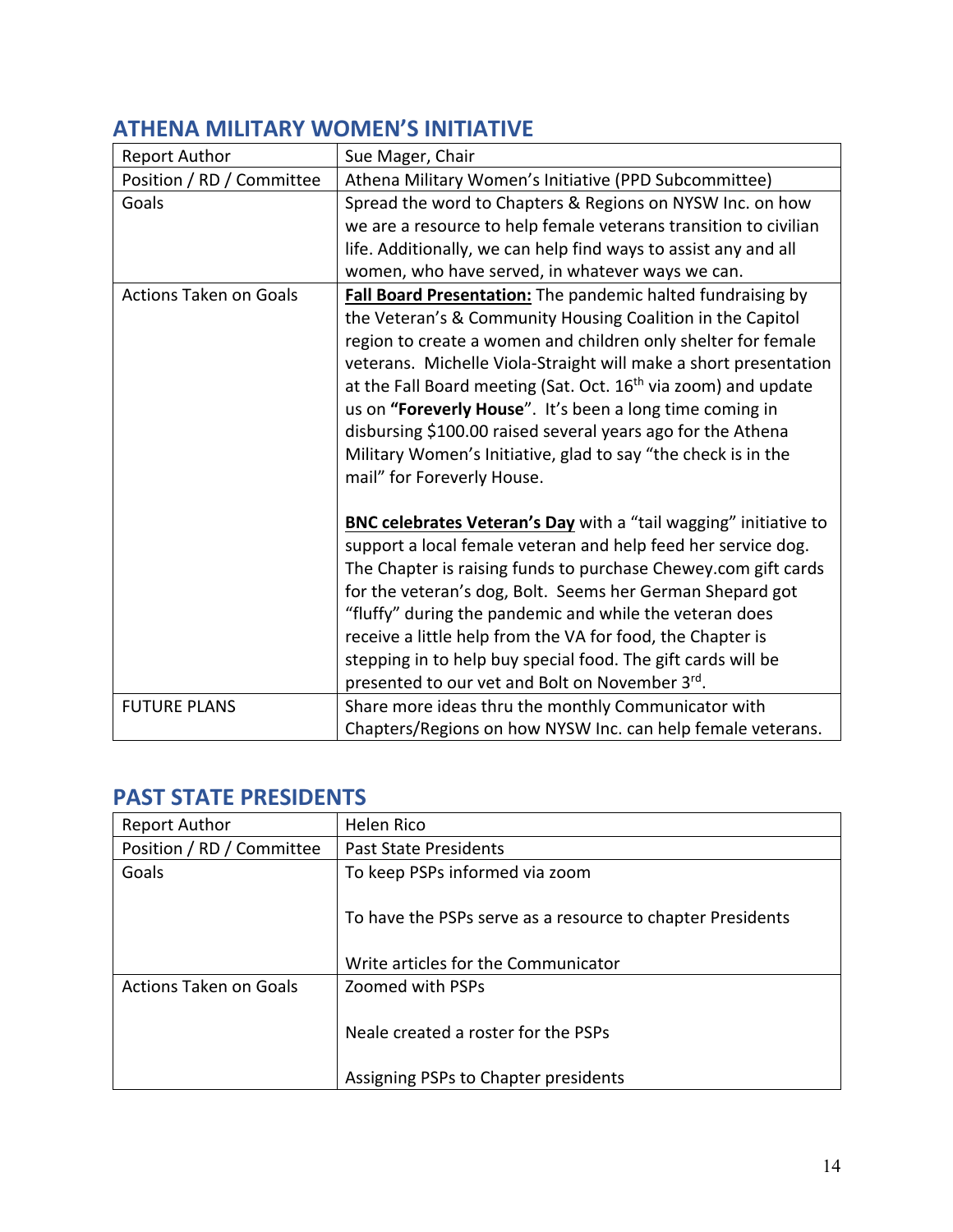## **WOMEN'S DAY AT THE FAIR**

| <b>Report Author</b>          | Pat Fergerson, Chair                                                                                                                                                                                                                                                                                                                                                                                                                                      |
|-------------------------------|-----------------------------------------------------------------------------------------------------------------------------------------------------------------------------------------------------------------------------------------------------------------------------------------------------------------------------------------------------------------------------------------------------------------------------------------------------------|
| Position / RD / Committee     | Women's Day at the Fair                                                                                                                                                                                                                                                                                                                                                                                                                                   |
|                               | (Note: Seeking a vice chair)                                                                                                                                                                                                                                                                                                                                                                                                                              |
| Goals                         | Women's Day at the NYS Fair an event where NYS Women, Inc.<br>will become more known to all women increasing our<br>membership. Also, provide an opportunity for members to<br>participate in an event for and about women.<br>A date needs to be set by NYS; should be Wednesday, August<br>31, 2022. There was a very limited 2021 Women's Day without<br>any program. Our over riding goal is to make Women's Day a<br>great event for NYS Women, Inc. |
| <b>Actions Taken on Goals</b> | I have met the new person in charge of the Harriett May Mills<br>Center is likely Yvonne Bakowski following the retirement of<br>Cheryl Lavin. She was in charge of all art on exhibit. She is<br>awaiting NYS approval of her appointment. I have been sending<br>her past event history, that she has requested. Yvonne, like<br>Cheryl, seeks our imput on potential programs.                                                                         |

## **CAREER DEVELOPMENT OPPORTUNITIES (CDO)**

| <b>Report Author</b>      | Linda Przepasniak, President Career Development              |
|---------------------------|--------------------------------------------------------------|
|                           | Opportunities Inc.                                           |
| Position / RD / Committee | Robin Bridson, VP; Susan Mager, Treasurer; Ramona Gallagher, |
|                           | Secretary; Directors: Helen Rico, Sara Ayala, Margherite     |
|                           | Clemento, Robin Allen, Jacquie Shellman                      |
| Goals                     | NYS Career Development Opportunities Inc. is a non-profit    |
|                           | 501(C)3 corporation established in 2005 and works in         |
|                           | collaboration with NYSWomen, Inc                             |
|                           |                                                              |
|                           | Our overall goals are                                        |
|                           | To contribute as a funding source for New York State         |
|                           | Women, Inc. (NYSW) in its overall goal to support            |
|                           | females in achieving their full potential;                   |
|                           | To provide outreach programs to women who would<br>$\bullet$ |
|                           | otherwise remain unemployable;                               |
|                           | To empower business and professional women by                |
|                           | sponsoring lectures, seminars and online training;           |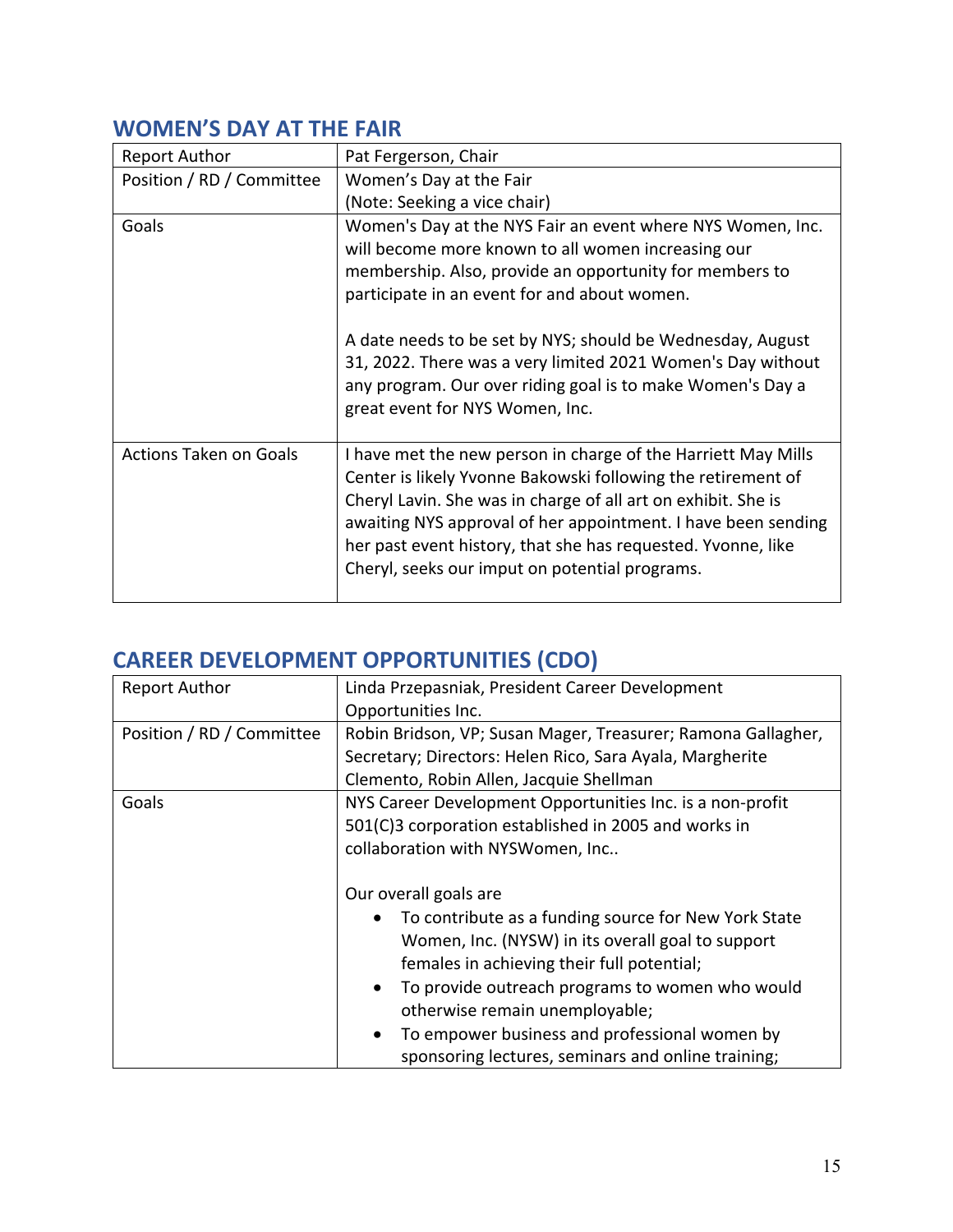|                               | To support educational assistance to women where<br>$\bullet$                                                                                                                                                                                                                                                                                                                                                                                                                                                                                                                                                                                                                                                                                             |
|-------------------------------|-----------------------------------------------------------------------------------------------------------------------------------------------------------------------------------------------------------------------------------------------------------------------------------------------------------------------------------------------------------------------------------------------------------------------------------------------------------------------------------------------------------------------------------------------------------------------------------------------------------------------------------------------------------------------------------------------------------------------------------------------------------|
|                               | benefits do not exist by offering scholarships and grants;                                                                                                                                                                                                                                                                                                                                                                                                                                                                                                                                                                                                                                                                                                |
|                               | and,                                                                                                                                                                                                                                                                                                                                                                                                                                                                                                                                                                                                                                                                                                                                                      |
|                               | To introduce girls (ages 13-17) to workshops and                                                                                                                                                                                                                                                                                                                                                                                                                                                                                                                                                                                                                                                                                                          |
|                               | seminars about making career and lifestyle choices                                                                                                                                                                                                                                                                                                                                                                                                                                                                                                                                                                                                                                                                                                        |
| <b>Actions Taken on Goals</b> | Held Board meetings on August 9 and September 27.<br>1.                                                                                                                                                                                                                                                                                                                                                                                                                                                                                                                                                                                                                                                                                                   |
|                               | 2.<br>Zoom programming was finalized for the month of<br>November 2021. Ala Ladd will present on November<br>4th "Effective Leadership in 2021: 3 Questions/Keys<br>To Move Your Organization from Groaning to<br>Growing". Next zoom presentation will be in January<br>2022.                                                                                                                                                                                                                                                                                                                                                                                                                                                                            |
|                               | 3.<br>Finalized the CDO Grant Program for 2021-22<br>Program Year (See Below)                                                                                                                                                                                                                                                                                                                                                                                                                                                                                                                                                                                                                                                                             |
|                               | 4.<br>Membership opportunities are available to all who<br>support the mission and vision of the organization.<br>Membership application and donation forms may be<br>found on the CDO web page NYS Women Inc -<br>Connecting and building powerful women<br>personally, professionally, and politically > Programs<br>> NYS Career Development Opportunities Inc                                                                                                                                                                                                                                                                                                                                                                                         |
|                               | <b>What's New? NYS Career Development Opportunities (CDO)</b>                                                                                                                                                                                                                                                                                                                                                                                                                                                                                                                                                                                                                                                                                             |
|                               | Do you need financial help with educational or training costs,<br>career advancement, or related programs? Check out the NYS<br>Career Development Opportunities (CD0) Grant Program. Since<br>2005, the CDO has helped women across New York State to<br>achieve their full potential in many ways. Applications and<br>Guidelines for monetary grants ranging from \$100 to \$1,000<br>will be accepted beginning October 15 through December 15,<br>2021. Such grants might assist New York State women with<br>career related studies, education, and/or training program<br>costs. Costs might include, but are not exclusive to, items such<br>as tuition, registration fees, licensing fees, clothing, emergency<br>needs, tools/instruments, etc. |
|                               | Past recipients include Elisa Harris, a NYS Women, Inc. member<br>of the Greater Binghamton Chapter who was finishing a<br>graduate program in Psychology/Counseling. Additionally, three<br>monetary awards in 2020 went to women in the Albany, Utica                                                                                                                                                                                                                                                                                                                                                                                                                                                                                                   |